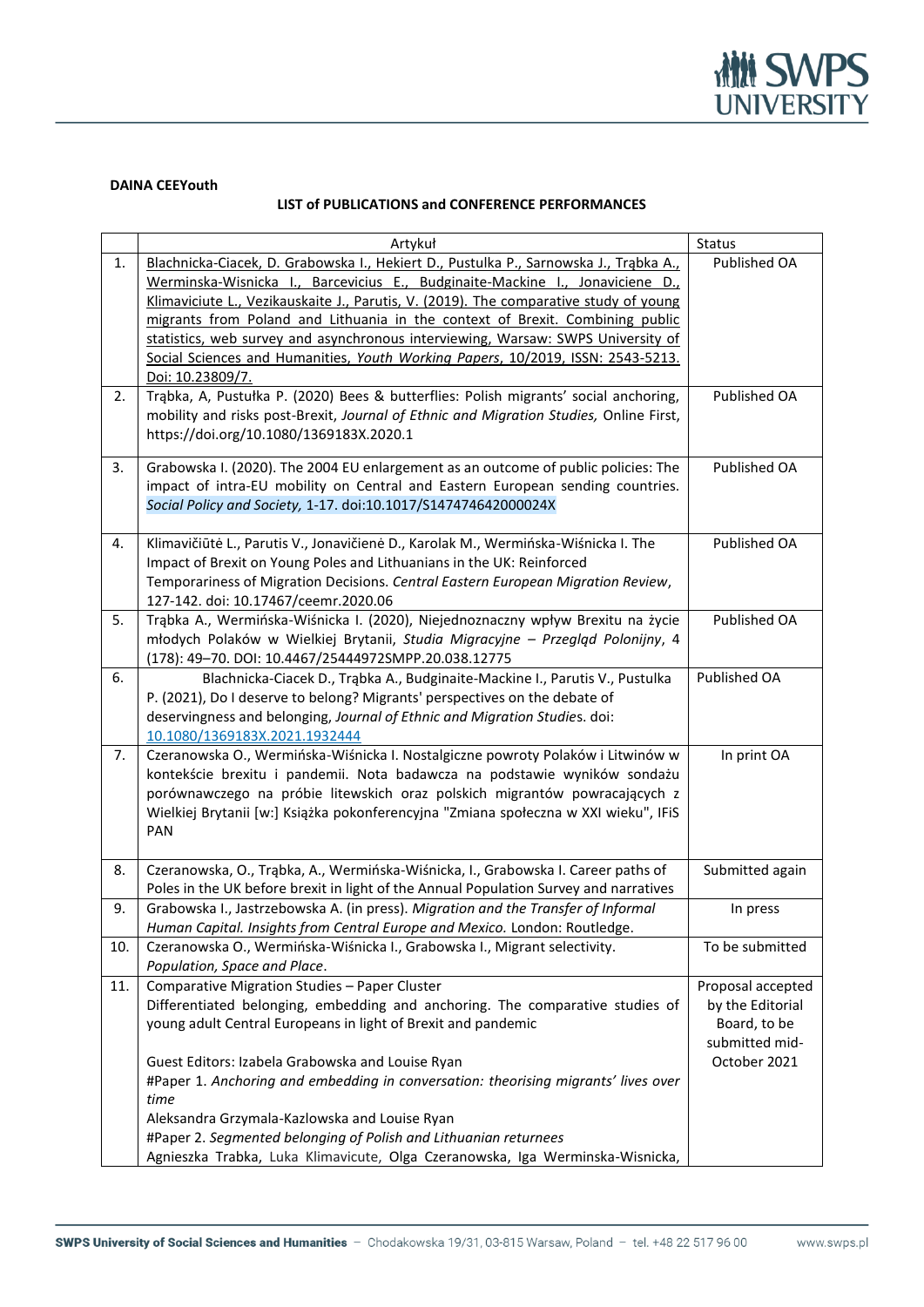

Izabela Grabowska and Dovile Jonaviciene #Paper 3. *Tacit incorporation/embedding into the labour market. Acquiring and transferring soft skills by Polish and Lithuanian migrants* Izabela Grabowska, Agata Jastrzebowska and Olga Czeranowska #Paper 4. *'Return or double return': Reintegration of return migrants to Poland and Lithuania* Olga Czeranowska, Violetta Parutis and Agnieszka Trąbka

## **CONFERENCE PERFORMANCES**

|    | Name and surname                            | Title                                                                                                                                          | Conference details                                                                                                                                                      |
|----|---------------------------------------------|------------------------------------------------------------------------------------------------------------------------------------------------|-------------------------------------------------------------------------------------------------------------------------------------------------------------------------|
| 1. | Justyna Sarnowska                           | CEEYOUTH: THE COMPARATIVE STUDY<br>OF YOUNG MIGRANTS FROM POLAND<br>AND LITHUANIA IN THE CONTEXT OF<br>BREXIT THE RESEARCH DESIGN              | Paper for the methodology<br>research group; Institute for<br>Social and Economic Research,<br>University of Essex<br>12.11.2019                                        |
| 2. | Justyna Sarnowska                           | Internal and international mobility and<br>youth transitions                                                                                   | Seminar, Institute for Social and<br>Economic Research, University<br>of Essex<br>25.11.2019                                                                            |
| 3. | Izabela Grabowska,<br>Agnieszka Trąbka      | Youth from Central and Eastern Europe<br>facing risks in the UK. The comparative<br>study of Poles and Lithuanians in the<br>context of Brexit | Mobility<br>'Transforming<br>and<br>Immobility: Brexit and Beyond'<br>IMISCOE Spring Conference,<br>University of Sheffield, 28-<br>29.03.2019                          |
| 4. | Agnieszka Trąbka, Paula<br>Pustułka         | Bees & Butterflies? Polish Migrants'<br>Social Anchoring, Mobility and Risks<br>post-Brexit                                                    | Polish Migration: experiences<br>and<br>concepts,<br>University<br>College London, 20-21.06.2019                                                                        |
| 5. | Agnieszka Trąbka                            | Belonging in the times of Brexit.<br>Combining<br>synchronous<br>and<br>asynchronous interviews<br>in a longitudinal perspective               | European<br>Sociological<br>14th<br>Association Conference "Europe<br>Beyond:<br>and<br>Boundaries,<br>and<br>Barriers<br>Belonging",<br>Manchester, UK, 20-23.08.2019  |
| 6. | Agnieszka Trąbka, Iga<br>Wermińska-Wiśnicka | Koniec<br>intencjonalnej<br>nieprzewidywalności? Znaczenie Brexitu<br>dla procesu zakotwiczania się polskich<br>migrantów w Wielkiej Brytanii  | Ogólnopolski<br>XVII<br>Zjazd<br>Polskiego<br>Towarzystwa<br>Socjologicznego "Ja, My, Oni?<br>Podmiotowość,<br>tożsamość,<br>przynależność", Wrocław, 11-<br>14.09.2019 |
| 7  | Daniela Hekiert, Agnieszka<br>Trąbka        | synchronicznych<br>j.<br>Łączenie<br>asynchronicznych wywiadów w badaniu<br>biografii<br>młodych<br>migrantów<br>W<br>kontekście Brexitu       | XVII<br>Ogólnopolski<br>Zjazd<br>Polskiego<br>Towarzystwa<br>Socjologicznego "Ja, My, Oni?<br>Podmiotowość,<br>tożsamość,<br>przynależność", Wrocław, 11-<br>14.09.2019 |
| 8  | Agnieszka Trąbka, Paula<br>Pustułka         | Bees & Butterflies? Polish Migrants'<br>Social Anchoring, Mobility and Risks<br>post-Brexit                                                    | Symposium "Researching Young<br>Lives",<br>SWPS,<br>Warszawa,<br>9.12.2019                                                                                              |
| 9  | Izabela Grabowska, Iga                      | CEEYouth: Comparing young (return)                                                                                                             | <b>IMISCOE Online Conference</b>                                                                                                                                        |